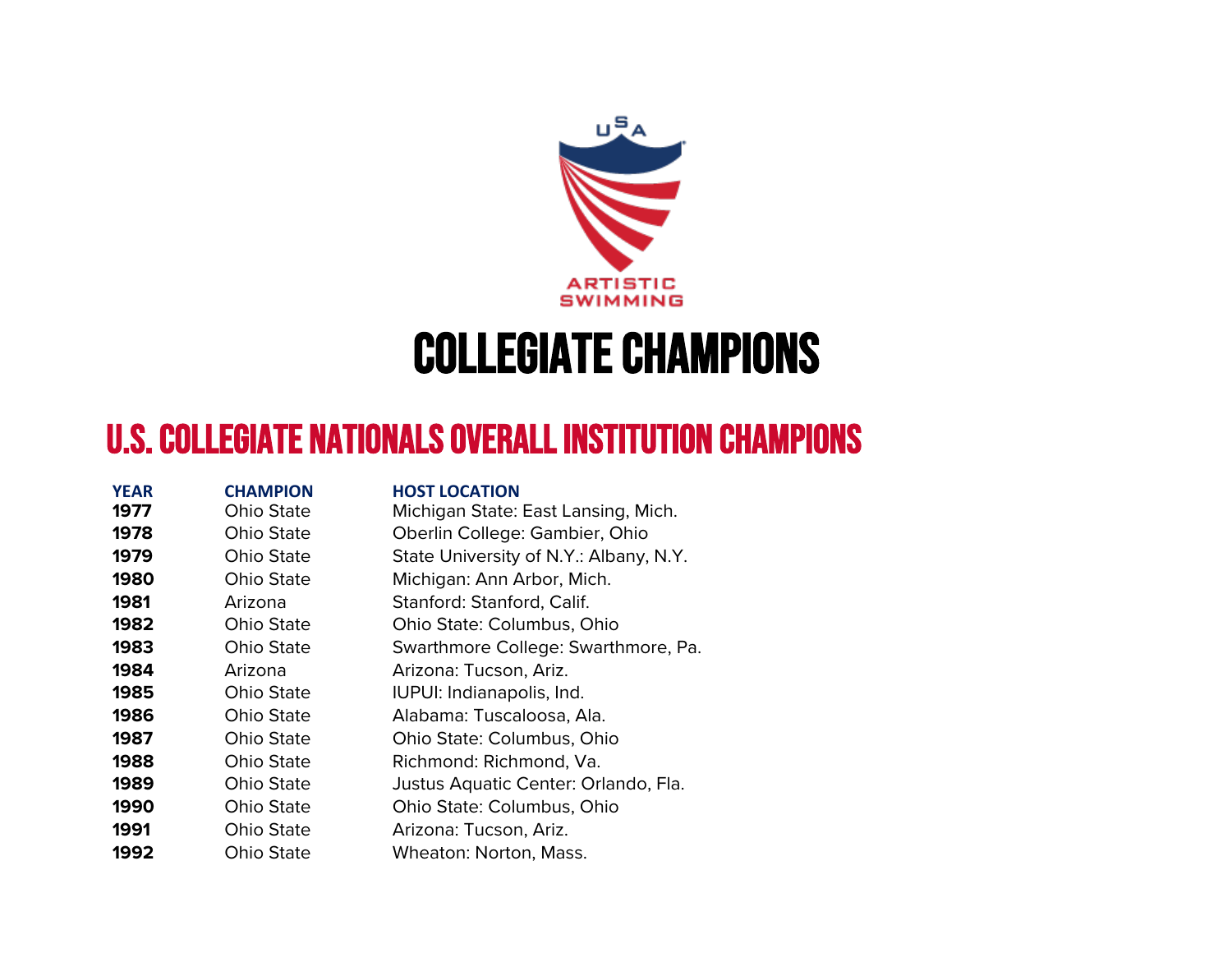| 1993 | <b>Ohio State</b>          | Florida State: Tallahassee, Fla.          |  |  |
|------|----------------------------|-------------------------------------------|--|--|
| 1994 | Ohio State                 | <b>Walsh University: Canton, Ohio</b>     |  |  |
| 1995 | <b>Ohio State</b>          | Stanford: Stanford, Calif.                |  |  |
| 1996 | <b>Ohio State</b>          | Canisius: Tonawanda, N.Y.                 |  |  |
| 1997 | Ohio State                 | Florida State: Tallahassee, Fla.          |  |  |
| 1998 | Stanford                   | Minnesota: Minneapolis, Minn.             |  |  |
| 1999 | Stanford                   | Stanford: Palo Alto, Calif.               |  |  |
| 2000 | Ohio State                 | Ohio State: Columbus, Ohio                |  |  |
| 2001 | <b>Ohio State</b>          | Midtown Aquatic Center: Newport News, Va. |  |  |
| 2002 | <b>Ohio State</b>          | Wheaton College: Norton, Mass.            |  |  |
| 2003 | <b>Ohio State</b>          | Arizona: Tucson, Ariz.                    |  |  |
| 2004 | Ohio State                 | Michigan: Ann Arbor, Mich.                |  |  |
| 2005 | Stanford                   | Florida: Gainesville, Fla.                |  |  |
| 2006 | Stanford                   | Stanford: Stanford, Calif.                |  |  |
| 2007 | Stanford                   | Wheaton: Norton, Mass.                    |  |  |
| 2008 | Stanford                   | <b>Ohio State: Columbus Ohio</b>          |  |  |
| 2009 | <b>Ohio State</b>          | Incarnate Word: San Antonio, Texas        |  |  |
| 2010 | <b>Ohio State</b>          | Stanford: Palo Alto, Calif.               |  |  |
| 2011 | <b>Ohio State</b>          | Canisius: Buffalo, N.Y.                   |  |  |
| 2012 | <b>Ohio State</b>          | Florida: Gainesville, Fla.                |  |  |
| 2013 | Stanford                   | Stanford: Palo Alto, Calif.               |  |  |
| 2014 | Lindenwood                 | Miami (Oh): Oxford, Ohio                  |  |  |
| 2015 | <b>Ohio State</b>          | Ohio State: Columbus, Ohio                |  |  |
| 2016 | Stanford                   | Florida: Gainesville, Fla.                |  |  |
| 2017 | <b>Ohio State</b>          | Ohio State: Columbus, Ohio                |  |  |
| 2018 | Ohio State                 | Arizona: Tucson, Ariz.                    |  |  |
| 2019 | Ohio State                 | Incarnate Word: San Antonio, Texas        |  |  |
| 2020 | *cancelled due to COVID-19 |                                           |  |  |
| 2021 | Stanford                   | Stanford: Palo Alto, Calif.               |  |  |
| 2022 | <b>Ohio State</b>          | Ohio State: Columbus, Ohio                |  |  |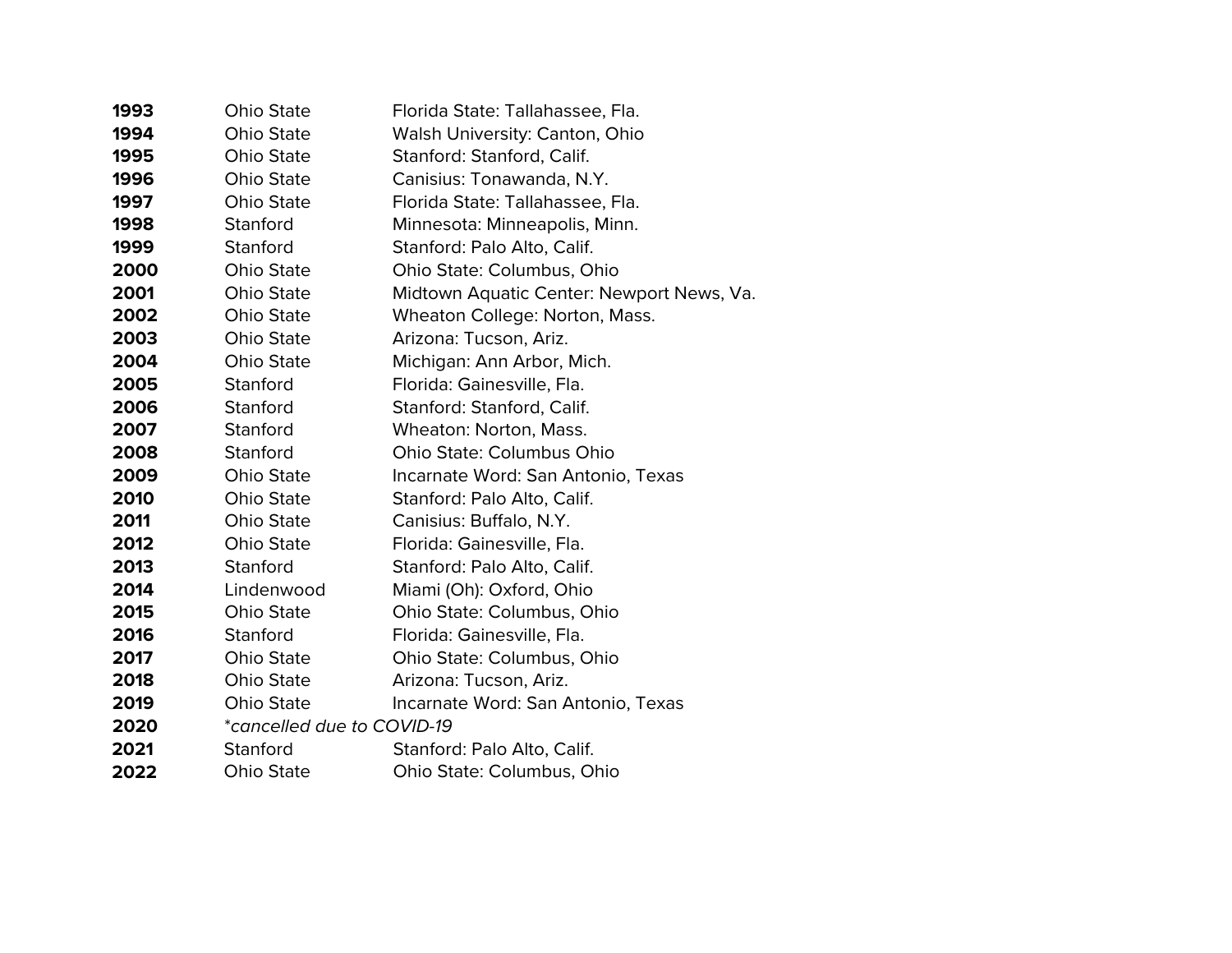## U.S. COLLEGIATE NATIONALS INDIVIDUAL CHAMPIONS

| <b>YEAR</b> | <b>SOLO</b>              | <b>DUET</b>                      | <b>TRIO</b>                                |
|-------------|--------------------------|----------------------------------|--------------------------------------------|
| 1977        | Flanders (W. Illinois)   | Lamb/Ott (Ohio State)            | Vincent/Lamb/Ott (Ohio State)              |
| 1978        | Shelley (San Jose State) | Lamb/Ott (Ohio State)            | Vincent/Lamb/Ott (Ohio State)              |
| 1979        | Tryon (Arizona)          | White/White (Arizona)            | Beaulieu/Brandly/White (Arizona)           |
| 1980        | Tyron (Arizona)          | Cameron/Callaghan (Ohio State)   | Cameron/Callaghan/Tope (Ohio State)        |
| 1981        | Cameron (Ohio State)     | Olson/Roy (Arizona)              | Olson/Roy/Tryon (Arizona)                  |
|             | Tyron (Arizona) - tie    |                                  |                                            |
| 1982        | Ruiz (Arizona)           | Ruiz/Costie (Arizona)            | Callaghan/Josephson/Josephson (Ohio State) |
| 1983        | Olson (Arizona)          | Josephson/Josephson (Ohio State) | Cote/ Josephson/Josephson (Ohio State)     |
| 1984        | Josephson (Ohio State)   | Josephson/Josephson (Ohio State) | Donn/Kish/Olson (Arizona)                  |
| 1985        | Josephson (Ohio State)   | Josephson/Josephson (Ohio State) | Cote/ Josephson/Josephson (Ohio State)     |
| 1986        | Donn (Arizona)           | Donn/Brinkman (Arizona)          | Visniski/Miele/Lehman (Ohio State)         |
| 1987        | Amicarella (Ohio State)  | Cohen/Weinberg (Stanford)        | Cramer/Brown/Hudacek (Ohio State)          |
| 1988        | Cramer (Ohio State)      | Cramer/Hudacek (Ohio State)      | Cramer/Hudacek/Hunt (Ohio State)           |
| 1989        | Giusti (Ohio State)      | Cohen/Madsen (Stanford)          | Madsen/Cohen/Downey (Stanford)             |
| 1990        | Madsen (Stanford)        | Giusti/Schemenauer (Ohio State)  | Guisti/Pryor/ Schemenauer (Ohio State)     |
| 1991        | Giusti (Ohio State)      | Giusti/DeGuerre (Ohio State)     | DeGuerre/Harding/Ulrich (Ohio State)       |
| 1992        | Porter (Arizona State)   | DeGuerre/Ochsner (Ohio State)    | Ochsner/DeGuerre/Dunn (Ohio State)         |
| 1993        | Porter (Arizona State)   | DeGuerre/Ochsner (Ohio State)    | Ochsner/DeGuerre/Dunn (Ohio State)         |
| 1994        | Savery (California)      | Savery/Thien (California)        | Savery/Thein/Kasid (California)            |
| 1995        | Mayer (San Jose State)   | Jasontek/Marsh (Ohio State)      | Jasontek/Marsh/S. Pietras (Ohio State)     |
| 1996        | Finn (Stanford)          | Jasontek/Marsh (Ohio State)      | Jasontek/Marsh/S. Pietras (Ohio State)     |
| 1997        | Cukic (Ohio State)       | Jasontek/Marsh (Ohio State)      | Jasontek/Marsh/S. Pietras (Ohio State)     |
| 1998        | Pease (Stanford)         | Pease/Shaw (Stanford)            | Pease/Montague/Shaw (Stanford)             |
| 1999        | Shaw (Stanford)          | Moraes/Moraes (Ohio State)       | Moraes/Moraes/Hofer (Ohio State)           |
| 2000        | Montague (Stanford)      | Moraes/Moraes (Ohio State)       | Moraes/Moraes/Hofer (Ohio State)           |
| 2001        | C. Moraes (Ohio State)   | Moraes/Moraes (Ohio State)       | Moraes/Moraes/Hofer (Ohio State)           |
| 2002        | C. Moraes (Ohio State)   | Moraes/Moraes (Ohio State)       | Moraes/Moraes/Hofer (Ohio State)           |
| 2003        | Bowen (Ohio State)       | Hyatt/Luker (Ohio State)         | Joukoff/Kibler/McHugh (Stanford)           |
| 2004        | Norris (Stanford)        | Hooven/Kim (Ohio State)          | Hooven/Kim/Newbill (Ohio State)            |
| 2005        | Norris (Stanford)        | Stewart/Lowe (Stanford)          | B-Duclos/Stewart/Lowe (Stanford)           |
| 2006        | Lowe (Stanford)          | Stewart/Lowe (Stanford)          | Hacker/Kim/Moraes (Ohio State)             |
| 2007        | Lowe (Stanford)          | Stewart/Lowe (Stanford)          | Markman/Lowe/Stewart (Stanford)            |